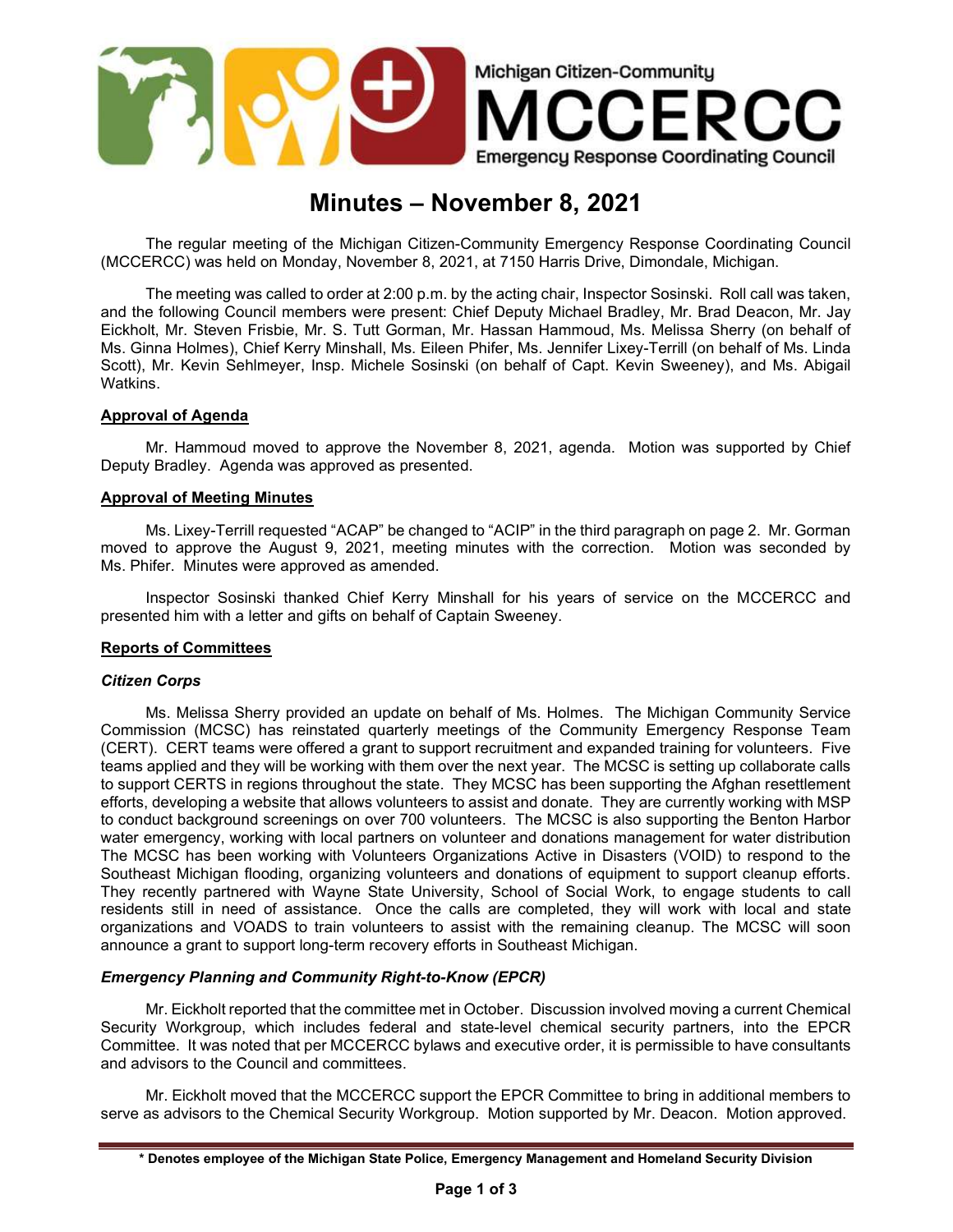Mr. Eickholt announced the Department of Environment, Great Lakes, and Energy (EGLE) will send out a web form requesting that Local Emergency Planning Committees (LEPCs) update contact information on their chairs, emergency managers, and members. The information will be posted on the website.

 Mr. Eickholt reported that the Environment Protection Agency (EPA) sent a survey to Captain Sweeney, Ms. Roos, and Mr. Mike Young from EGLE, asking several questions pertaining to LEPC involvement and funding as it relates to EPCR and SARA Title III planning and emergency response notifications. Survey results will be presented to the Council at the next meeting.

 Ms. Brenna Roos\* reported that they received 77 new SARA Title III, 302 site plans for the 2021 Hazardous Materials Emergency Preparedness (HMEP) Grant cycle, and all have been reviewed and approved. They also received 1,296 plan updates. They were able to offer reimbursement for the plan updates, as they received almost \$150,000 in funding for planning operations from the HMEP Grant. Counties will be reimbursed for their new plans, plan updates, and the HMEP Support Grant. A total of \$1,500 per LEPC will be awarded for the HMEP Support Grant, depending on the activities submitted for reimbursement.

 Mr. Eickholt made a motion to accept receipt of 77 new SARA Title III off-site community emergency response plans plus 1,296 updates. Motion was supported by Mr. Hammoud. Motion passed.

 Ms. Roos reported staff is preparing for a desk review of the HMEP Grant in December. They are also preparing for the annual progress report for the 2021 grant year, also due December. Money for the plans is distributed in December based on the number of plans, plan updates, and Support Grant participation received from the counties.

 Mr. Eickholt announced the reporting season runs January 1 through March 1, 2022. Facilities will report their annual updates of on-site chemicals to EGLE and LEPCs. A series of virtual workshops is planned for January and February and will be posted online this week at www.Michigan.gov/SARA. Mr. Eickholt indicated they are working on technology updates for the Tier II Manager, their reporting software.

# Hazard Mitigation

Ms. Phifer reported there has been a considerable amount of work ongoing in the Hazard Mitigation Unit since the last Council meeting. She recognized Mr. Matt Schnepp\* to provide an update.

 Mr. Schnepp announced they have a new hazard mitigation analyst, Ms. Kelly Rosser, and the unit is working on filling a position for an additional analyst. For the 2021 Building Resilient Infrastructure Communities (BRIC) application cycle, they sought notices of intent or project proposals in August, with a deadline of October 1 for communities to respond. Simultaneously, there was a Governor's task force for the Southeast Michigan flooding. As a result, they received 64 notices of intent for BRIC funding. The federal share of those was \$722 million. Nationally, there is a billion dollars available—more than ever available under the Pre-Disaster Mitigation Program. Hazard Mitigation staff have met with communities to talk about project proposals and potential eligibility. FEMA also has a new option, Project Scoping funding, which will allow communities to obtain money to assist with developing their applications.

 Mr. Schnepp reported the federal government announced they would be funding the Hazard Mitigation Grant Program (HMGP) related to Disaster 4494, the COVID disaster declaration for Michigan. Michigan has \$43 million allocated for mitigation projects, but they must be natural hazard mitigation projects. The first call out for project applications was specific to the flooding in Southeast Michigan. They received 10 new notices of intent for \$31 million and will be working with those communities to get started. They also have HMGP associated with the Southeast Michigan flooding disaster, and the current estimate on that is \$10 million. The biggest challenge for the mitigation project opportunities is benefit cost analysis. They are working on using some of the management costs to hire a contractor to assist applicants through the process.

 Mr. Schnepp reported that FEMA made an update to their online system (FEMA GO), which caused a break. This resulted in lost time in working on BRIC applications, and there may be a call nationally for an extension. They will work with applicants between now and the end of January when applications are due to FEMA. The Hazard Mitigation Committee reviews the applications and then the Council scores them.

. Mr. Schnepp reported FEMA held some application development webinars, and their regional office is in the process of scheduling an additional one. He will share the dates and times when they are available.